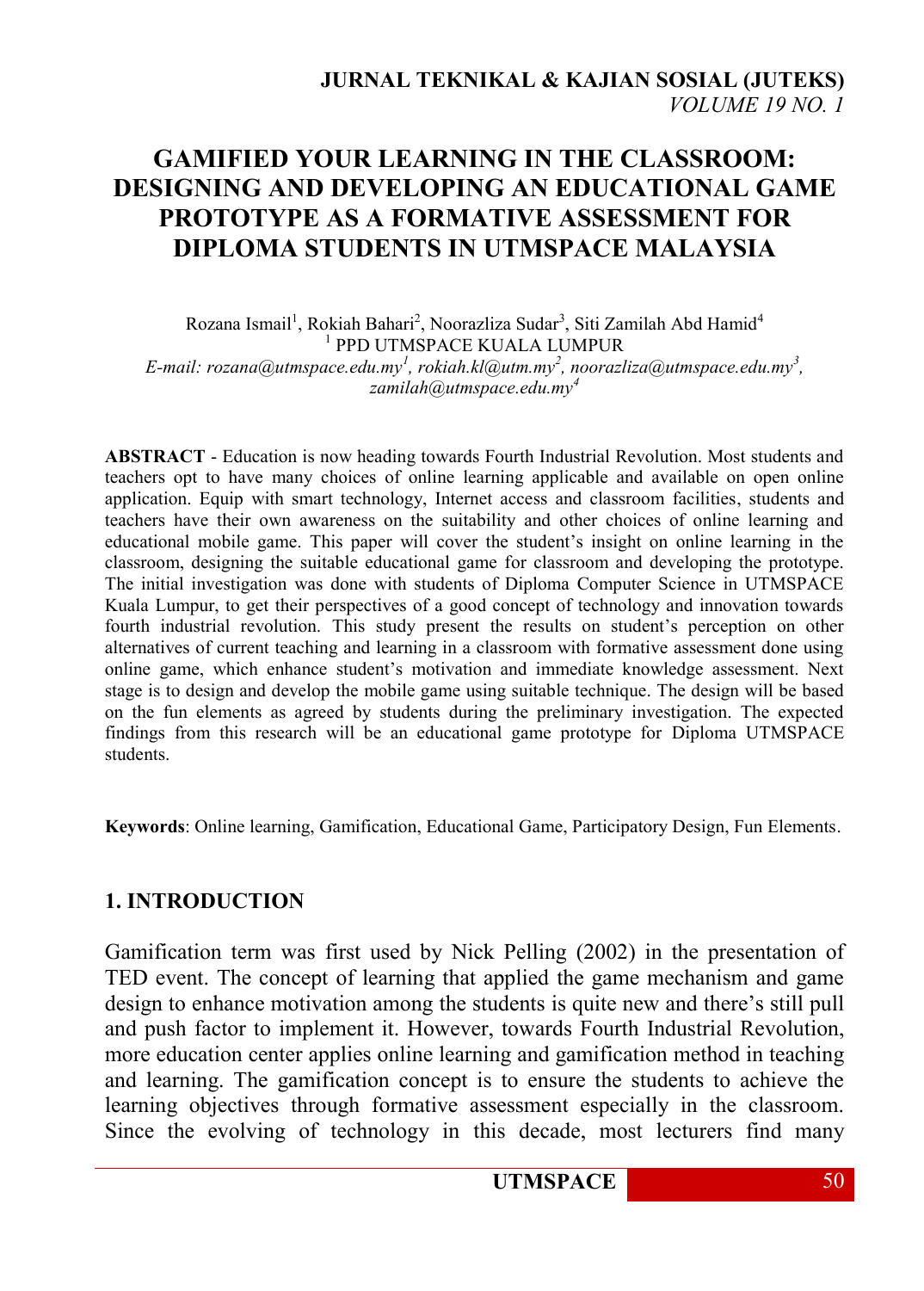# **JURNAL TEKNIKAL & KAJIAN SOSIAL (JUTEKS)**

#### *VOLUME 19 NO. 1*

alternatives in the website to design game in their teaching activities. However some application outsourced may have some constraints such as fees and privacy issues. To design such application suitable for the higher education may need some special attention such as design and development process. A few techniques can be applied to enhance the design features of the application game. This research is purposely to design and develop prototype game for undergraduate students, and the case will be focused on Computer Science Department, PPD UTMSPACE Kuala Lumpur. In accomplishing this main purpose, there are two objectives outlined for this study, which are 1) to design and develop a suitable educational mobile game using participatory design technique and 2) to test the educational game prototype among the target users.

# **2. MATERIALS AND METHODS**

Digital learning games are the proof for successful transformation of games into effective tools in shaping the student's learning experience. Today, most of educational games heavily rely on content rather than entertainment [1]. However, since we are heading towards fourth industrial revolution, gamification in learning is quite common in education institutions. The findings of Iten & Petko, (2016) show that students are much anticipated on the subject that they want to learn from the game, while the fun in the game will distract them from engaging and focusing on the learning process. Conflicting with these findings, Israel, Alexander, Futurist, & Consulting, (2017) explained that in a blended learning, the emotional dimension is needed to make the game engaging.

## **2.1 Fun Elements in Online Educational Game**

The emotional dimension is also known as aesthetics in a game (Hunicke, LeBlanc, & Zubek, 2004). Agreeing with this, Obrist, Förster, Wurhofer, Tscheligi, & Hofstätter, (2011) also mentioned that the mistakes in the existing game design nowadays lie on the heavy educational content rather than taking into account the gameplay features. Fun elements is needed to be embedded in a simple and focused formative assessment game especially done in a classroom.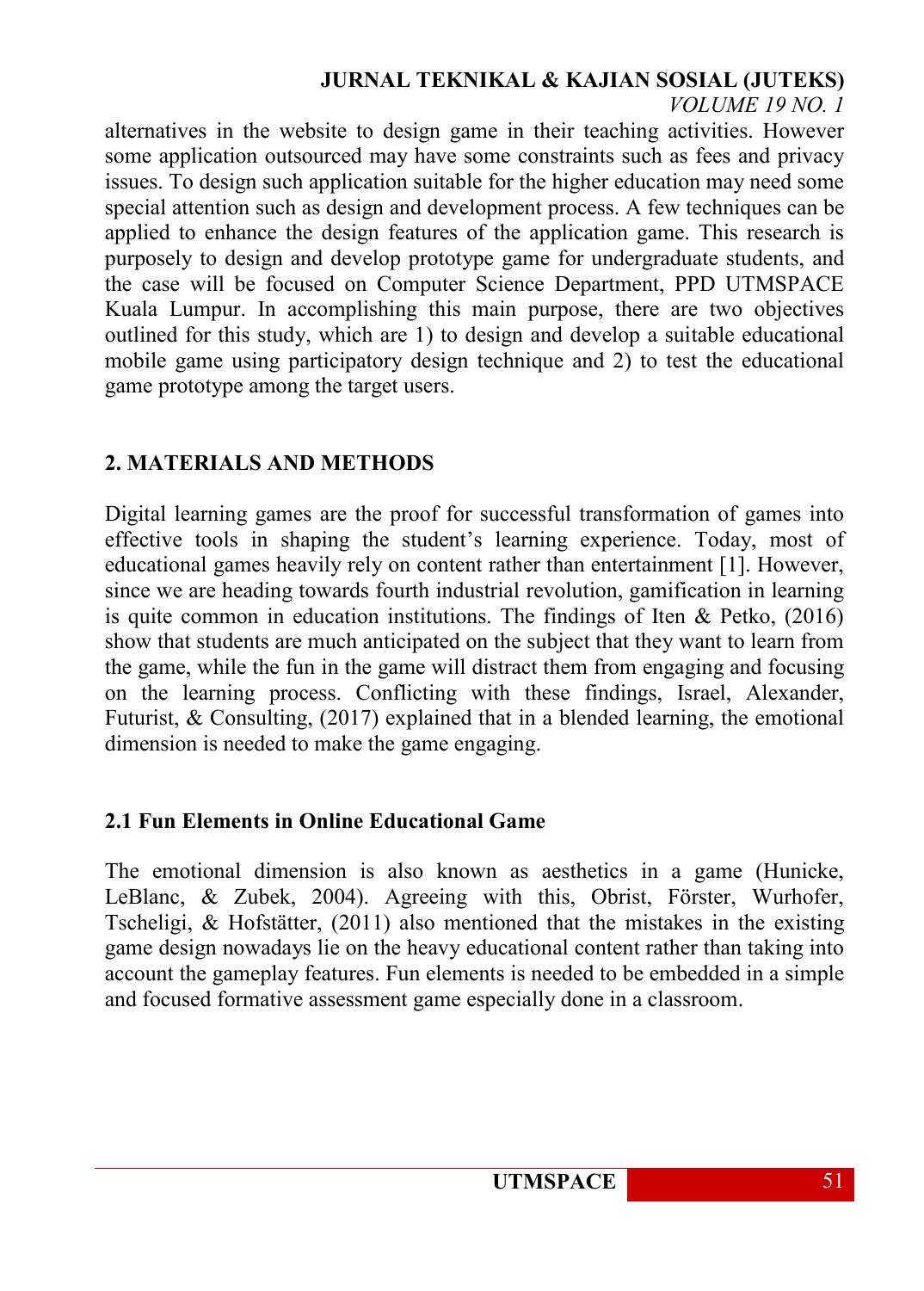# **JURNAL TEKNIKAL & KAJIAN SOSIAL (JUTEKS)** *VOLUME 19 NO. 1*



**Figure 3.1:** Fun Elements embedded during design process. Adapted from [5]

# **2.2 Participatory Design Method**

To help the users on the educational game design features, participatory design (PD) technique was seen as a prominent technique [6] in gather all the ideas and features of the user's need. We employ research design by [7] in order to capture the design activities and development of the prototype based on the collaboration. The following Figure 2 is PDEduGame framework process, which is a general concept of the research design in delivering the educational mobile game prototype.



**Figure 3.2** PDEduGame Framework Process to guide the design and development of the prototype.

Based on the framework process, we will explain further on participatory design technique in this methodology and also the fun elements anticipated by students to be tailored in the prototype. In design workshop, there are 3 sessions that will be arranged, that includes designing game concept, designing game storyboard and designing game mock-ups. The following fig. 3.3 is the design game concept and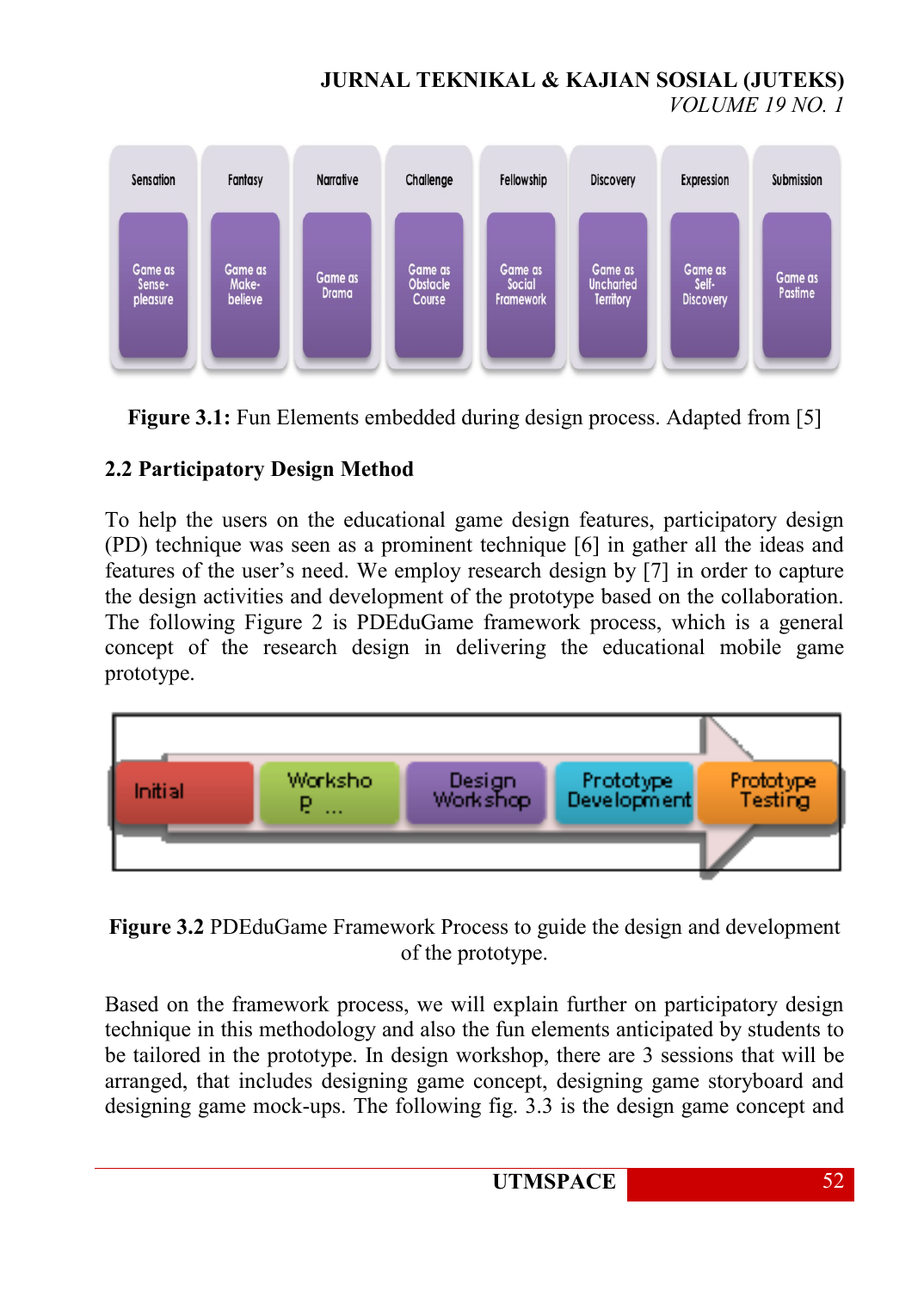# **JURNAL TEKNIKAL & KAJIAN SOSIAL (JUTEKS)** *VOLUME 19 NO. 1*

storyboard. The selected students are identified from the preliminary investigation where we use purposive questionnaires.



# **3. RESULTS AND DISCUSSION**

## **3.1. Subtitle**

The game testing is done in 3 methods, which are black box testing, unit testing and user's testing. The black box testing and unit testing is done within the implementation process, for changes made in the system is standardize. Next step is to distribute the questionnaires form to the respondents who has done the user's testing. The responds and comments received are perceived as the guidance in accomplishing the modification process to fulfil the user's requirements and needs. In the other hand, the feedbacks received are needed to complete the game and the cooperation given is valuable. Refer to the time constraints; the customer needed will enhance some characteristics in the game in the real implementation of the game. Table 1 shows the results after the SPACE Play Testing and Table 2 below shows two methods of testing done for unit testing and user testing in the classroom.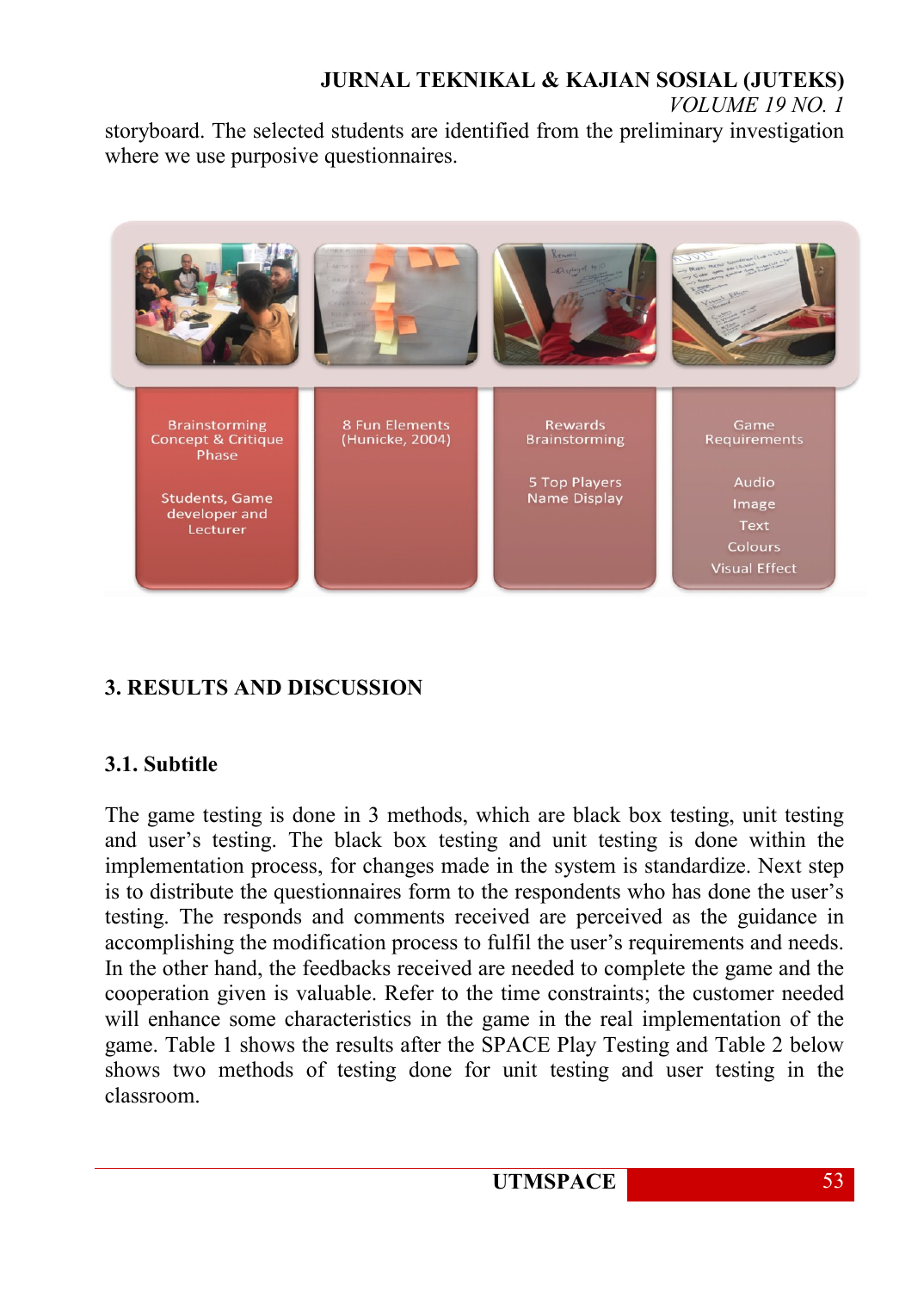## **Table 1** Fun Elements preferred in SPACE Play Game testing phase.

| <b>Fun Elements</b>                            | Frequency<br>(n=60) | Percentage<br>$\frac{1}{2}$ |
|------------------------------------------------|---------------------|-----------------------------|
| Narrative (Game Story)                         | 48                  | 80                          |
| Fantasy (Illustration & Colour)                | 52                  | 86.7                        |
| Challenge (Competition & Countdown Time)       | 51                  | 85                          |
| Sensation (Music or Touch)                     | 36                  | 59.3                        |
| Expression (Reward Display & Sound)            | 52                  | 86.7                        |
| Discovery (Game Level & Content)               | 43                  | 71.7                        |
| Fellowship (Sharing $&$ Converse with Friends) | 48                  | 80                          |
| Submission (Accumulation of Point Over time)   | 51                  | 85                          |

## **Table 2** Testing Phases.

| <b>Unit Testing</b> | <b>User Testing</b> |  |
|---------------------|---------------------|--|
| <b>ANDA</b>         |                     |  |

## **3.3 Modification Phase**

Once the testing was done, we distribute the questionnaires form to the respondents. The responds and comments received are based on the feedback received from the sample; each of them owns a different thought and according to their importance and disability. Most of the respondent wanted the list of answers to be displayed on their game interface, thus in the modification phase we display the answers in text. A few of the students have colour blindness disability; therefore in modification phase we change the game colour according to stage 2 of colour blindness. Finally, the top 5 players and list of players in Lobby interface is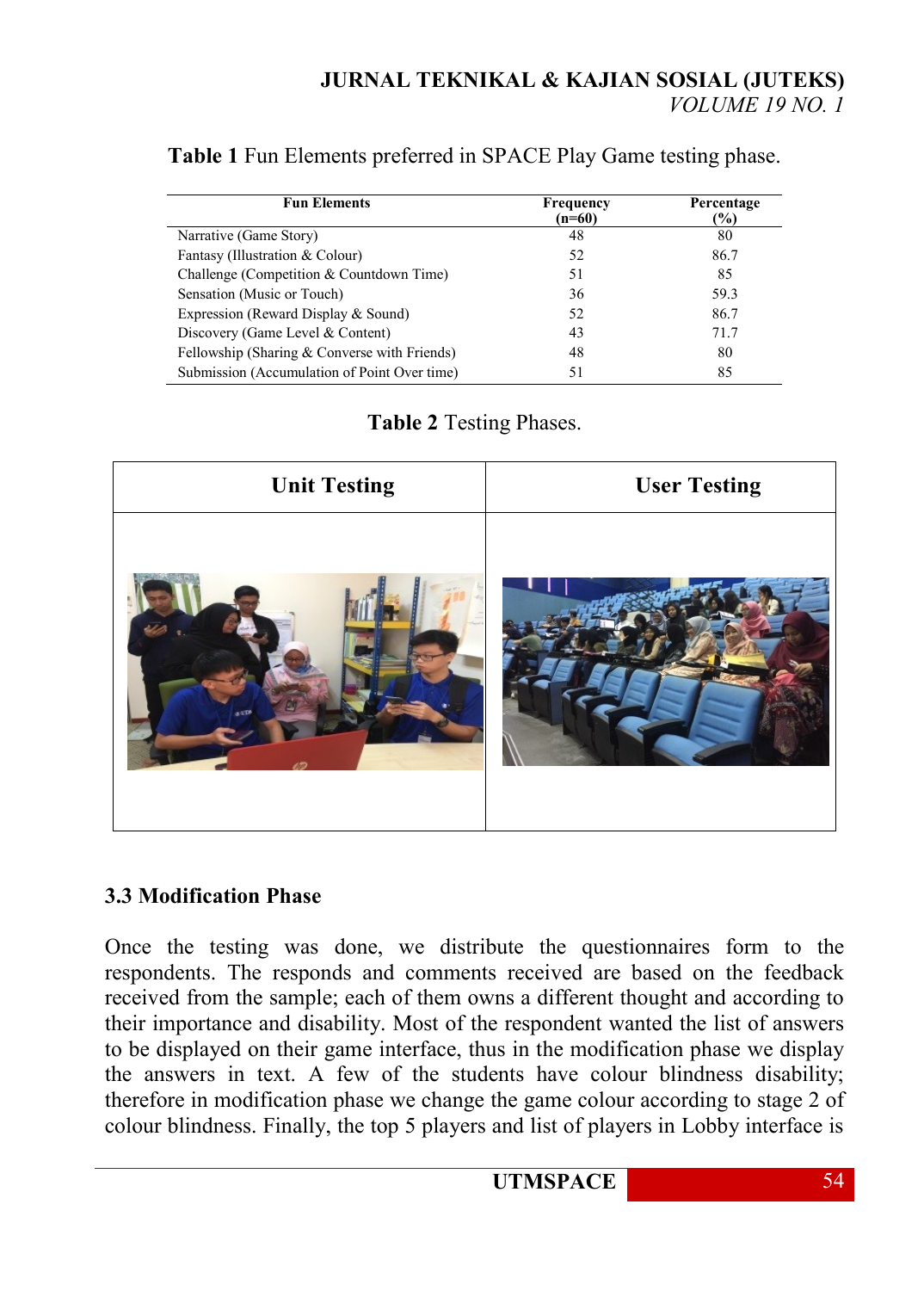# **JURNAL TEKNIKAL & KAJIAN SOSIAL (JUTEKS)**

*VOLUME 19 NO. 1*

not fixed of computer window's scale, hence we modified the image into a smaller scale.

#### **4. CONCLUSION**

The Space Play Online Game is a prototype game produced to be example of formative assessment tools, especially during the class lesson to ensure the students are really engaged in the learning. Using the same platform of Space Play Online Game, we hope to add varieties of activities that increase the classroom engagement in the future project.

## **ACKNOWLEDGEMENT**

We would like to thank; UTMSPACE Research Grant (Vote No. SP-PDF1809) and Diploma of Computer Science students, PPD UTMSPACE Kuala Lumpur.

## **REFERENCES**

[1] C. Linehan, B. Kirman, S. Lawson, G. G. Chan, and J. S. Lane, "Practical , Appropriate , Empirically-Validated Guidelines for Designing Educational Games," CHI, pp. 1979–1988, 2011.

[2] N. Iten and D. Petko, "Learning with serious games: Is fun playing the game a predictor of learning success?," Br. J. Educ. Technol., vol. 47, no. 1, pp. 151–163, 2016.

[3] B. Y. M. Israel, B. Alexander, E. Futurist, and B. A. Consulting, "Game-Based and Learning and Gamification," pp. 1–19, 2017.

[4] M. Obrist, F. Förster, D. Wurhofer, M. Tscheligi, and J. Hofstätter, "Evaluating First Experiences with an Educational Computer Game : A Multi-Method Approach 2 How to Investigate Children ' s Experiences," pp. 26–36, 2011.

[5] R. Hunicke, M. LeBlanc, and R. Zubek, "MDA: A Formal Approach to Game Design and Game Research," Work. Challenges Game AI, no. August, pp. 1–4, 2004.